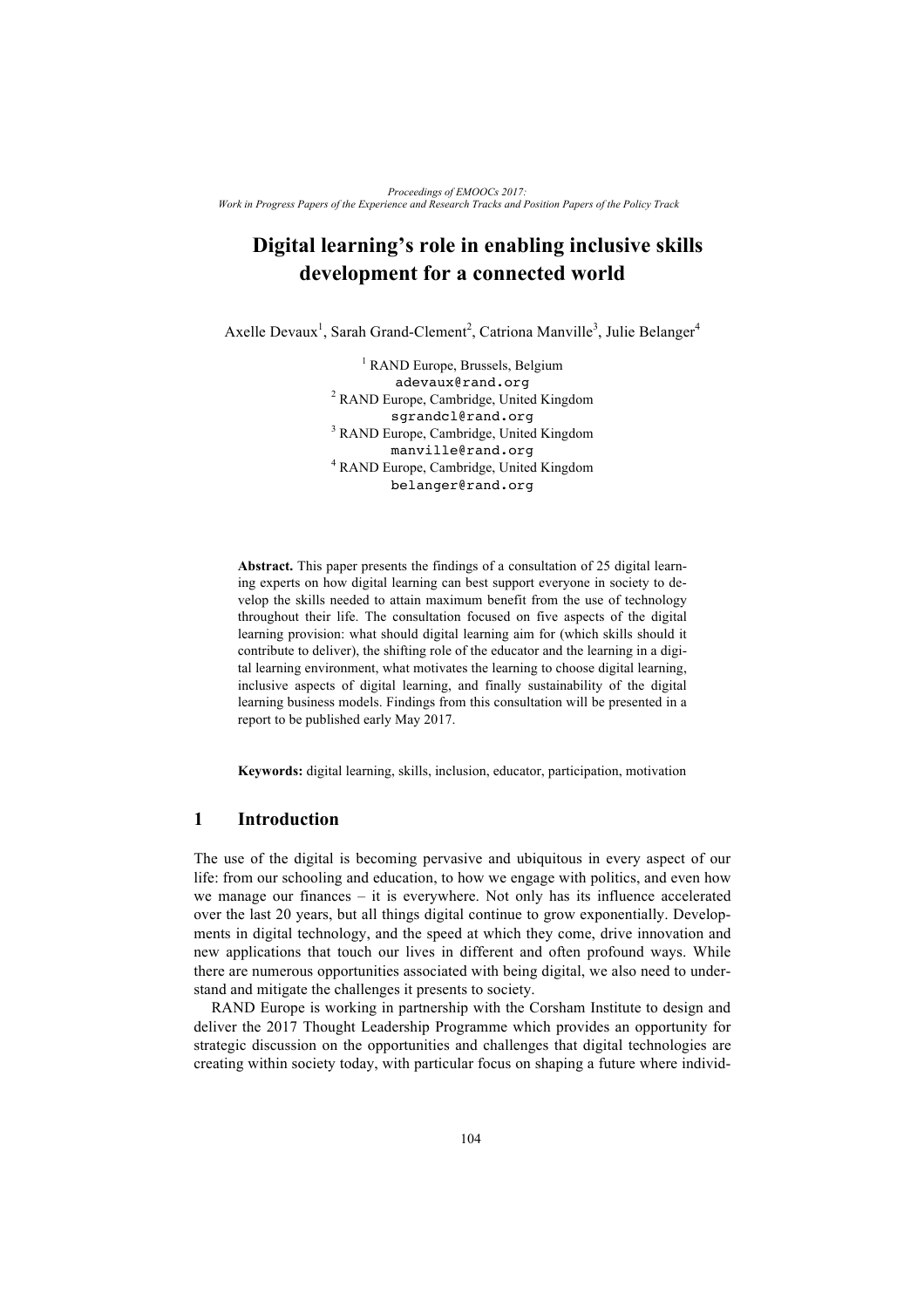uals can realise their potential in a highly connected world. The programme opened with a Consultation on 'Digital learning's role in enabling inclusive skills development for a connected world', which took place on 6–7 March. This paper summarises a number of the findings and recommendations from the Consultation and which will be presented in a report to be published early May 2017.

# **2 Problem description / challenges**

More and more day-to-day routine activities can be done with the support of digital technologies, including tablets, mobile phones, laptops and computers to access the Internet at home, and it is increasingly difficult to live in contemporary society without using these technologies. It follows, therefore, that those not able to access to these technologies are at risk of being excluded from society (Rust 2014). This access to technologies not only implies having access to infrastructure and hardware, but also having the right skills to exploit the benefits and avoid the pitfalls of this new way of living.

The increasing use of technology and the growth in connectivity is also disrupting the labour market of today and will continue to do so in the future – a phenomenon labelled the 'digitalisation of work'. Gartner predicts one in three jobs will be converted to software, robots and smart machines by 2025. This change, combined with the use of technology in our personal lives, requires the upskilling of the current workforce and wider population to adapt to an increasingly digital world and to reduce the risk of this change creating a new stratum of social exclusion.

Looking to the future, some estimate that as many as 65 per cent of children in primary school will have jobs which do not exist today (Caroll 2007, 2016; Fey 2012). Therefore, being familiar with information communications technology (ICT) and possessing the skills to use this digital technology are crucial. Employers have noted a disconnect between what young people are being taught in schools and the ICT skills actually required in the workplace: Approximately 72 per cent of large companies and 49 per cent of small to medium-sized enterprises (SMEs) are currently experiencing technical skills gaps in their workforce (Ecorys UK 2016).

However, while digital skills will increasingly be needed for the jobs of the future, the growing availability of ICT and technology in the workplace also means that employers seek a workforce with additional aptitudes. These include sense making, novel and adaptive thinking, new media literacy, computational thinking, cognitive load management, problem solving, critical thinking, teamwork and collaboration, communication, creativity, and innovation (Davies et al. 2011; Herk 2015; Wojcicki & Izumi 2015). Moreover, succeeding in the digital world also requires a wider set of 'digital navigation skills', which include finding information, prioritising information requirements, and assessing the quality and reliability of information. These skills will be increasingly important in the labour market of the future and, more generally, for inclusion and participation in society. It is crucial to ensure equal opportunities for all to acquire these skills, without which those who do not have either the relevant skills or access to technology are at risk of being excluded from society (social exclusion).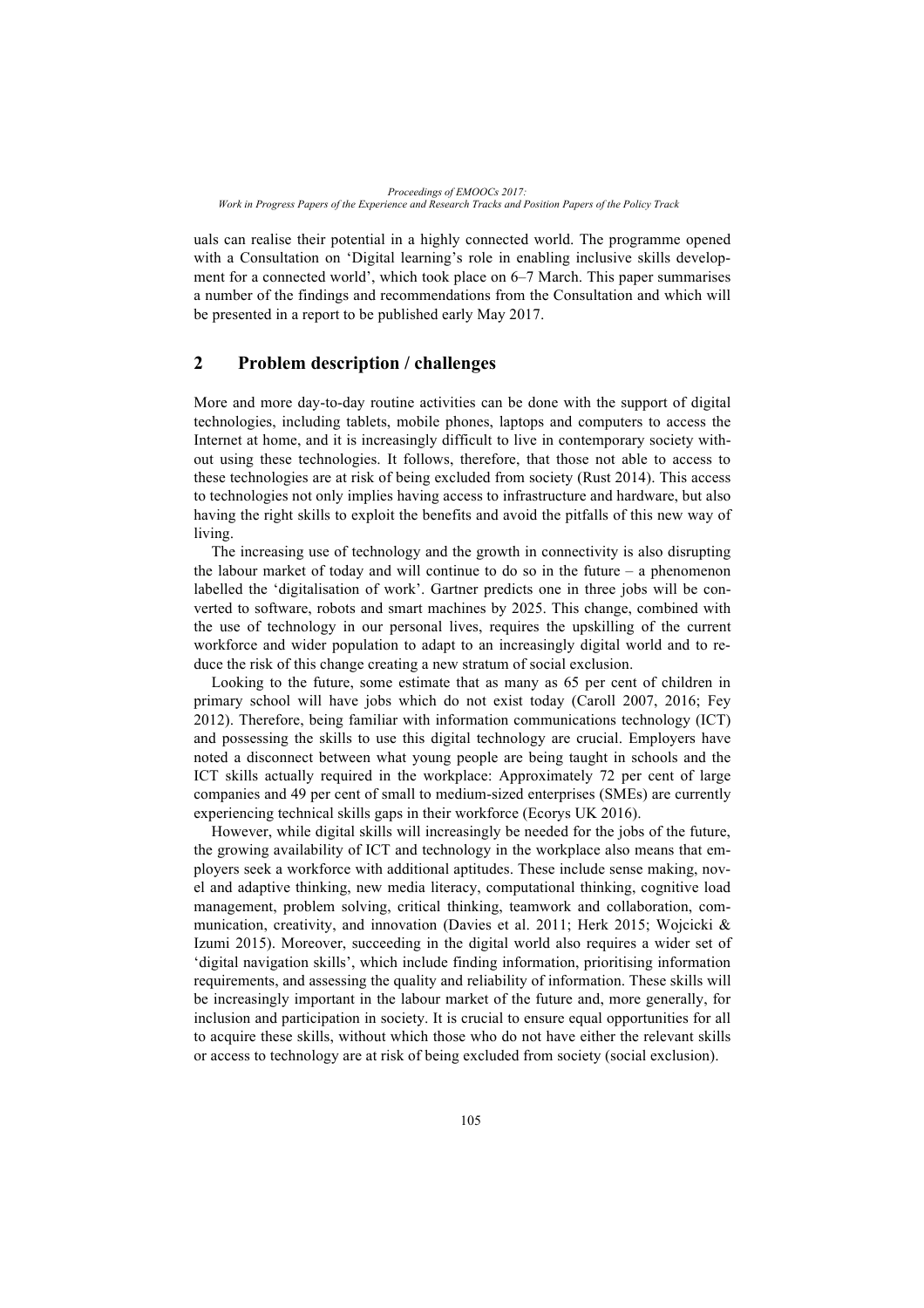Education has a crucial role to play in achieving digital, social and labour market inclusion. However, is education preparing today's young people for tomorrow's jobs using yesterday's tools? How can we make sure that we give today's children the tools they need to adapt to tomorrow's world? How can we make sure that education and technologies work in partnership, where education supports both the acquisition of the skills required to use technologies and technologies that support the teaching and learning process?

The research question guiding the consultation, this paper and the consultation report is: How can digital best support everyone in society to develop the skills needed to attain maximum benefit from the use of technology throughout their life? This overall question is supported by specific questions, including: What are skills required to be successful in a more connected society?; How does do technologies disrupt the respective role of actors in the delivery of education?; How can digital delivery channels help ensure equality of access and inclusivity to skills and education?; Do we need a new, more sustainable, model for delivery of education and skills which is better suited to a more connected world? These questions are explored in the remainder of this paper.

# **3 Considerations for policy development**

#### **3.1 What are the skills for the future?**

To think about how digital learning can support the acquisition of skills that will be needed in a future, highly connected world, identification of skills required is needed. As traditional models of interaction are disrupted both at work and in our personal lives, we need to explore the core skill sets that will be required of citizens in the future if they are to maximise the opportunities created by digital technology. We know that employers are already seeking individuals with different skill sets and aptitudes to manage the increasing digitalisation of work, and without digital navigation skills citizens are at risk of social exclusion as we become more dependent on digital models of transaction. Following this, it is important to explore whether digital learning, and in particular MOOCs, is an appropriate way for learners to acquire these skills.

Findings from the Consultation include that two sets of skills need to be considered: those needed to access the digital world (these include IT skills) and those needed to live in society (e.g. communication skills, resilience). While the earlier evolve with technologies and become obsolete, the later are eternal. Rather than the skills themselves, what has changed in the last decades (and is likely to change in the future) is how to acquire and use these skills in a digitalising world. Our understanding of future skills needs is very limited and while forecasts are useful, it may be unrealistic and dangerous to try and plan for something we do not know and do not understand fully. Rather, skills production systems (education and training providers, learners, governments and employers) need to remain agile. A better understanding of how skills mismatch in both labour and society at large have worked in the past is the first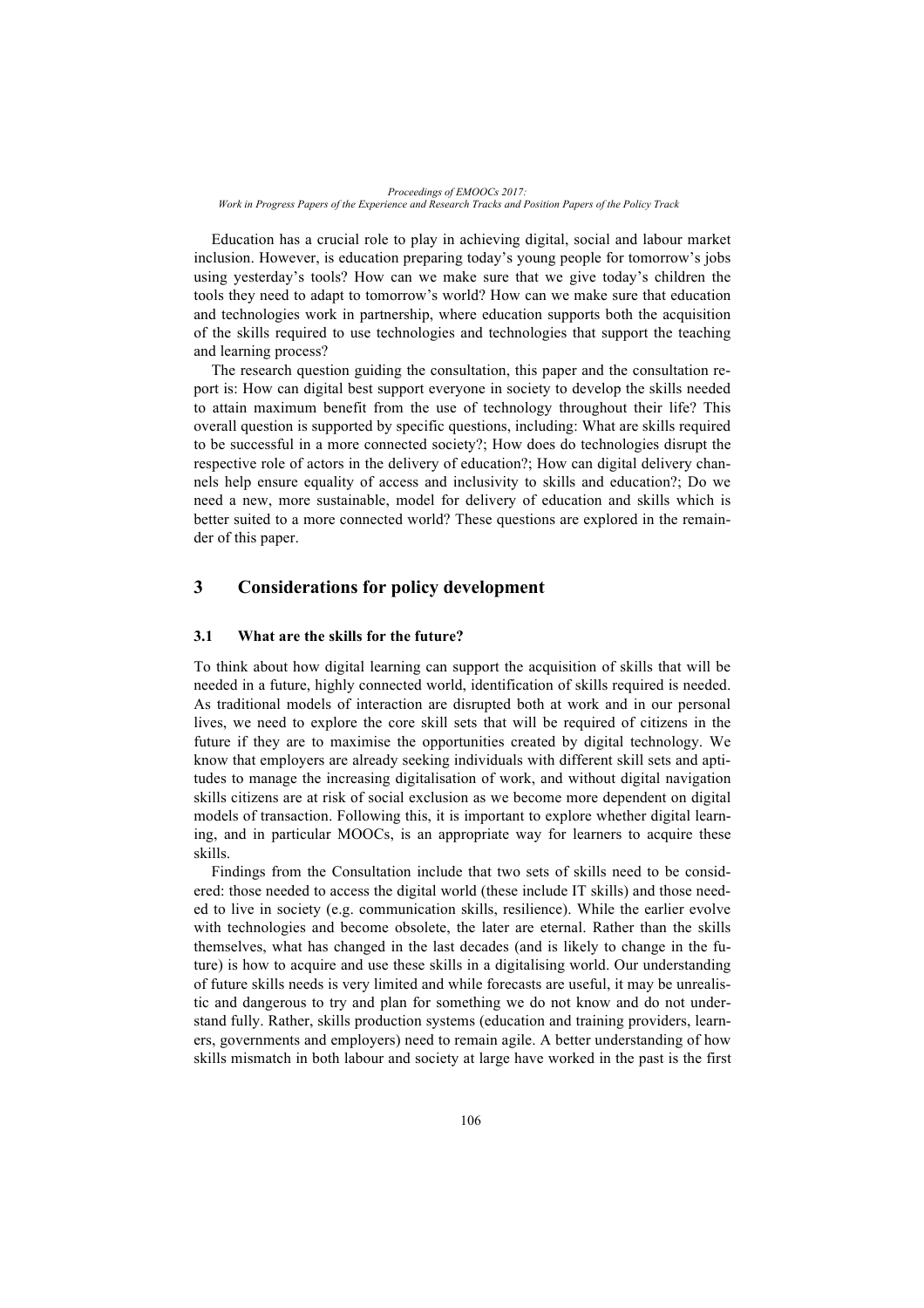step to understanding how to better respond to tomorrow's needs. Only then will digital learning be thought through and designed in a way that allows acquisition of the skills we all need to navigate the digital society.

#### **3.2 How is the role of the educator shifting?**

The use of digital technologies in education does not necessarily translate into better learning. Recent evidence suggest that, in fact, there is no positive association between the extent to which learners use computers at school and their performance in mathematics, print literacy, or even digital literacy (OECD 2015). Although digital technologies have the potential to improve teaching and learning in a number of ways, they cannot achieve this improvement alone. For example, RAND Europe is currently evaluating an intervention for primary school teachers that uses a digital app to provide immediate and delayed feedback to pupils on mathematics tasks (RAND n.d). The app is the digital technology tool – or conduit – by which teachers can provide feedback. But this tool will only be effective if the feedback provided by teachers is of high quality. The use of the app alone will not be sufficient to improve learning.

With this in mind, a vital question is how digital technology is redefining the traditional role of the educator, and how the educator of the future can be best supported to embrace digital technology as part of their teaching practice. We must be careful not to assume that a teacher who is trained to use new technologies has also reflected on how this changes and enhances their ability to teach. Digital technology offers huge possibilities but we need to consider how the basic principles of teaching remain intact as the role of the educator evolves and embraces this opportunity. In addition, due to the availability of information through technology, it is feasible to see the role of the educator as changing, from that of knowledge provider to that of coach (Wojcicki et al. 2015).

Findings from the Consultation include that digital provision of learning content is not enough on its own. It needs to be supported by an ecosystem including mentoring, support functions, a community, direct contact and appreciation. It is with this in mind that the role of the educator needs to be re-thought. Far from becoming robots, the educator of the future should concentrate on coaching and mentoring learners rather than providing the information, which will be available for all online. This model has already entered the MOOC world, with mere information accessible for free, while the coaching and mentoring services are pay-for. This implies that educators need to be prepared for this new role and responsibilities towards the learner. The shifting role of the educator also has implications on the role of the learner, who has to take ownership of their learning and be an active self-guide rather than been guided by their instructors. This is likely to be increasingly the case of the future, especially as digital learning offers opportunities for more tailored and learner-centred learning.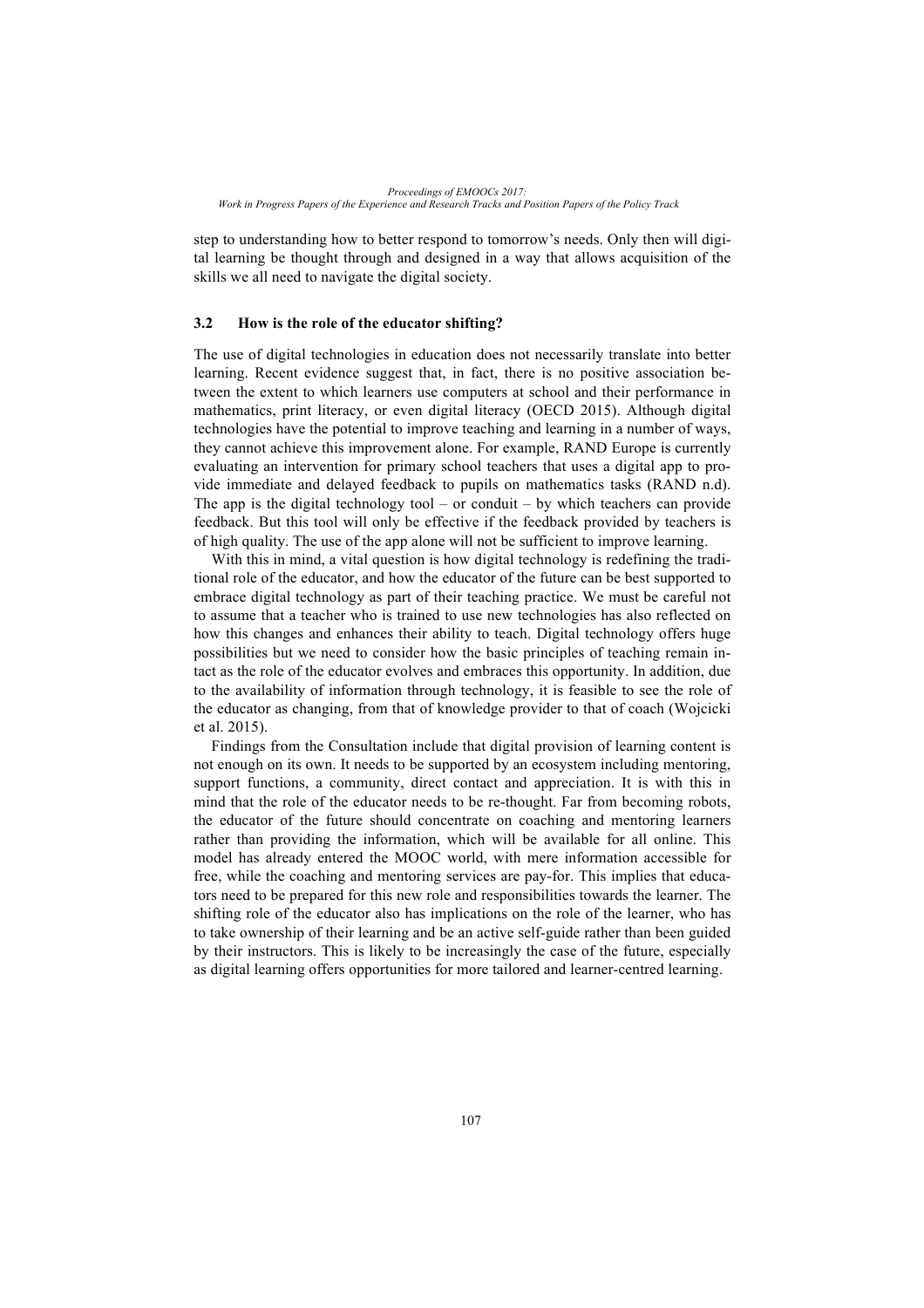*Proceedings of EMOOCs 2017: Work in Progress Papers of the Experience and Research Tracks and Position Papers of the Policy Track*

#### **3.3 What motivates participation in digital learning?**

Looking at the drivers to participation in digital learning, a key question is what motivates learners to embrace digital learning. Beyond the point of view of the learners, and depending on their aspirations, it is also important to explore what value is placed on learning outcomes from digital education both within the education sector, by employers and by those who design and implement policies and programmes supporting skills acquisition.

Recognition of learning outcomes for the purpose of further studies or employment is an obvious motivation for learners to participate in digital learning. In the context of less formal digital education (e.g. MOOCs), recognition issues include the value of learning outcomes acquired through these forms of learning on an individual's studies or career prospects. Recent research shows that this is of concern to those who take MOOCs, as well as to employers and education institutions who are digital learning providers (Cedefop 2016; Witthaus et al. 2015). In some instances, these providers have proposed solutions, such as the introduction of learning 'badges', which are gaining value beyond the digital learning world and could inspire recognition in nondigital, non-formal and informal learning contexts.

The Consultation also shed the light on additional motivations for learners at different stages of life to embrace digital learning, which include flexibility, curiosity, (desperate) need for change, fun, etc. Accessibility solutions offered by digital learning were also mentioned among the drivers to participation in digital learning – these are explored in further details in the section below about inclusion.

Policy-makers need to be aware of these motivations and about the opportunities digital learning represents for learners, employers and education and training provider so as to develop appropriate supporting policies.

#### **3.4 Digital learning as a tool for inclusions?**

Digital learning is often described as an attractive way to reach more people in a faster and more inclusive manner. Digital learning can help bring education to those who cannot physically access it (e.g. learners in hospitals, prisons, remote areas) or who need flexibility in their attendance (e.g. those who study outside work hours). The current refugee and Ebola crises provide examples of the ways in which digital methods are a major delivery channel and can facilitate inclusion for large groups (Gill 2016). In these cases, education technologies are seen as a means (sometimes the only one) to allow vulnerable learners' participation in education. However, recent research on the massive open online courses (MOOCs) phenomenon in the USA and in Europe (e.g. Castaño-Muñoz et al. 2016) shows that the primary beneficiaries of MOOCs are those who already have a higher education qualification, a finding which raises questions about the likely inclusivity of digital education.

This belies an important issue of how to make sure that disadvantaged learners do not miss out on the benefits and opportunities created by digital education. For instance infrastructure and affordability remain barriers to access. Additional barriers linked to accessibility of learning content to disadvantage learners also need to be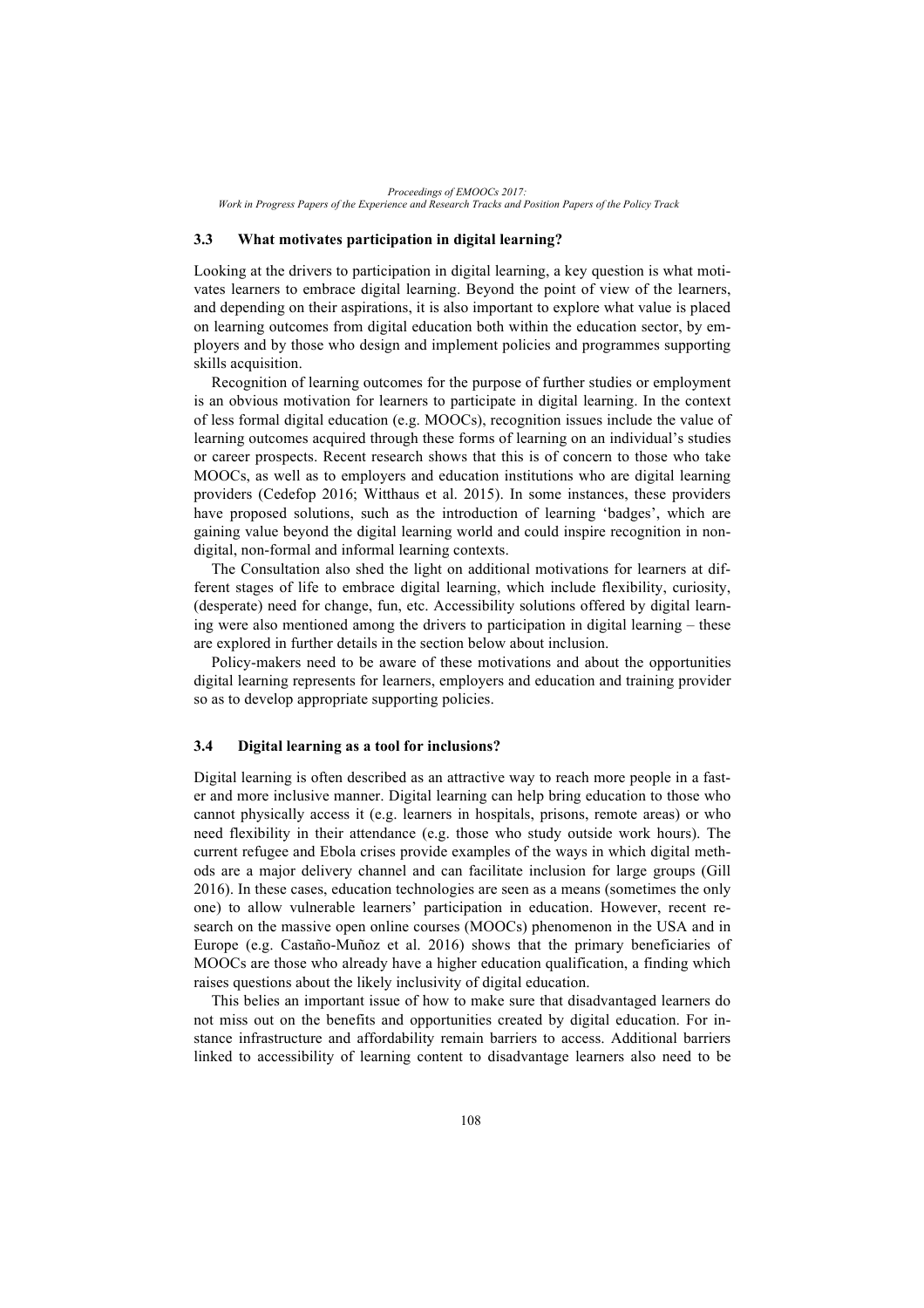taken into consideration. Notwithstanding the wide range of contexts, we need to ensure that individuals who are at risk of being excluded from our connected society, are able to access the opportunities and benefits created by digital education.

As part of the Consultation we tried to identify building blocks of a successful inclusive digital education strategy. These include offering opportunities for learning provision tailored to the needs of the disadvantaged group in question (no one-sizefits-all approach) – this implies listen to the needs of the disadvantaged groups, understand them and involve them in the design of digital learning solutions. Given the diversity of learners and learning needs within a specific disadvantaged group, digital learning needs to provide or tailored learning in line with the needs of each individual learner. In this area, digital learning offers opportunities that traditional learning would not have the capacity to offer.

#### **3.5 Sustainable models for education in a digital world?**

Digital learning is a cost-effective way to reach a wider market of learners (in quantity and diversity) but is known to have high set up and maintenance costs. Traditional education business models are not appropriate to digital learning, and we need to consider how the education sector can respond to ensure sustainability as digital technology continues to disrupt traditional funding models, and how this can be supported by employers, government and learners themselves.

Findings from the Consultation include that while the main actors of digital learning (identified as learners, education and training providers and educators, government and businesses) have common needs and goals, they do not understand each other's point of view and often work in isolation. Structured dialogue would facilitate this understanding and working together to achieve common goals such as bridging the skills gap and a more inclusive digital society. The Consultation also showed that while there are many examples of successful inclusive digital learning practices, evidence of effectiveness is scare and good practices are not scaled up to reach more people or more groups of disadvantaged learners, and enable them to appreciate the benefits in participating. Measuring effect and effectively disseminate good practices is vital in this area but still the exception rather than the rule.

## **4 Recommendations**

Those who develop and support digital learning policies and programmes should:

- Ensure effective and structured dialogue among stakeholders involving learners, education and training providers, instructors, government and employers. This implies better understanding each other's' needs and defining joint priorities for the short term and long term policy development in relation to digital learning.
- Keep the learning at the centre of the digital learning developments, taking into account the needs of vulnerable learners and remaining flexible to address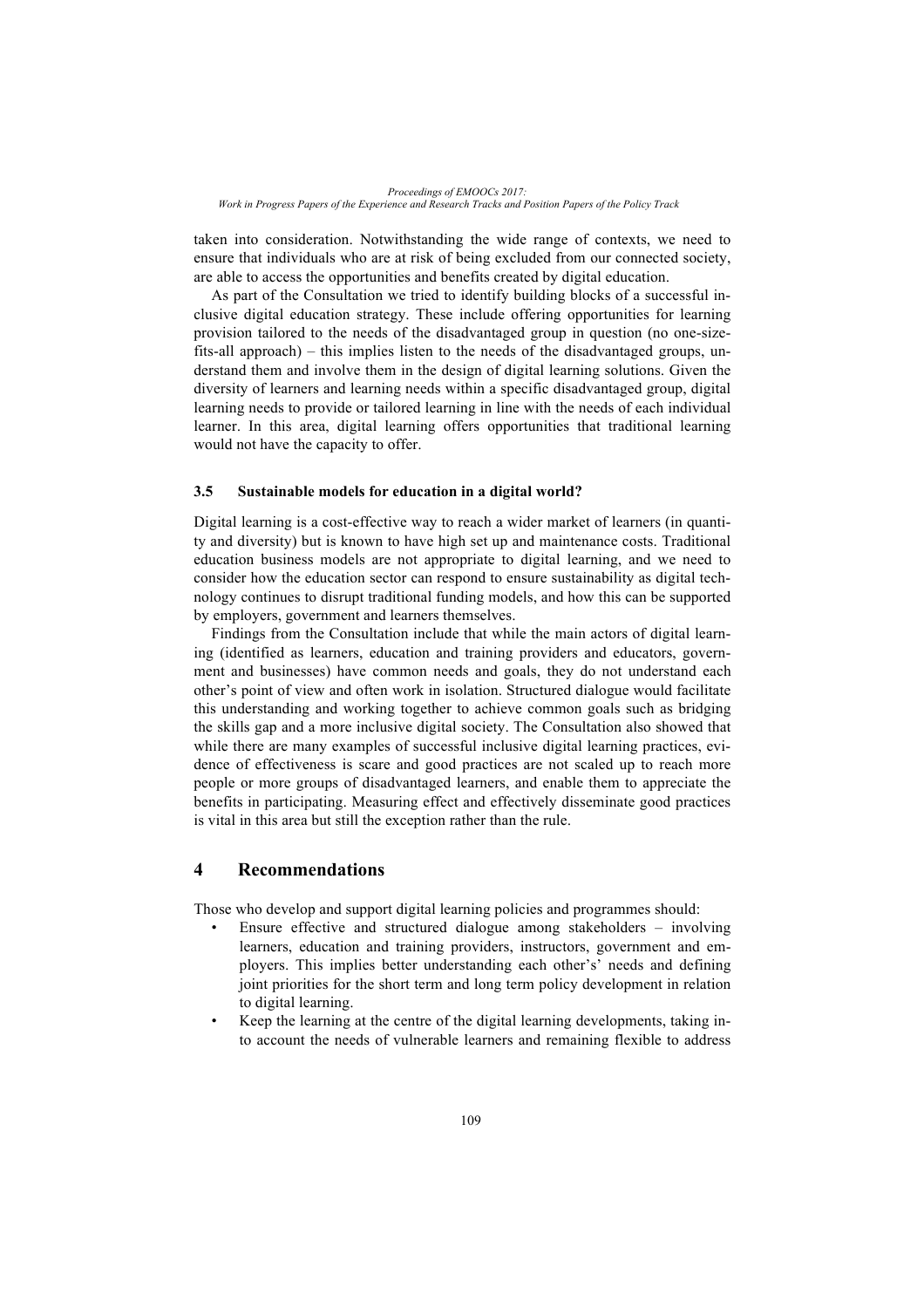*Proceedings of EMOOCs 2017:*

*Work in Progress Papers of the Experience and Research Tracks and Position Papers of the Policy Track*

the learning needs of each individual learner – this way only digital learning will be inclusive.

- Rethink the role of each actor in the provision of digital learning, each actor taking responsibility in their new role. This may include taking ownership of their learning (learners), becoming a coach rather than an instructor (educator), involving learners in the design of learning offer (education and training providers), reflect on and identifying their skills needs and the best way to attract, maintain and keep these skills (employers) and incentivising investment and development of digital learning offer (government).
- Those who design and support digital learning (governments and education and training providers) should define clear objectives and use evidence and good practice to improve and further develop digital learning strategies. Producing a narrative explaining the opportunities and evidencing the benefits of digital learning will encourage citizens of all ages and stages of life to become learners.
- Further research is required in areas such as how to effectively measure acquisition of skills for the future through digital learning, how to use (big) data to better understand the dynamics of digital learning, the role of the regulator to monitor digital learning policies, better understand the (learning needs of the educators, help employers better identify the skills they need.

# **References**

- 1. Caroll, J. (2007): Ready, Set, Done. How to Innovate When Faster Is the New Fast. Oblio Press.
- 2. Caroll, J. (2016): 'The Future of Education: "Why Are You Here?"' 25 October. As of 22 February 2017: https://www.jimcarroll.com/category/trends/education-trends/ .
- 3. Castaño-Muñoz, J., Punie, Y., Inamorato dos Santos, A. (2016): MOOCs in Europe: Evidence from pilot surveys with universities and MOOC learners, As of 22 February 2017: https://ec.europa.eu/jrc/sites/jrcsh/files/JRC%20brief%20MOOCs\_JRC101956.pdf.
- 4. Cedefop (European Centre for the Development of Vocational Training) (2016): Validation and Open Educational Resources (OER): Thematic Report for the 2016 Update of the European Inventory on Validation. Luxembourg: Publications Office of the European Union. As of 22 February 2017: http://www.cedefop.europa.eu/en/publications-andresources/publications/4149.
- 5. Davies, A., Fidler, D., & Gorbis, M. (2011): Future Work Skills 2020. Palo Alto: Institute, for the Future for the University of Phoenix Research Institute. As of 22 February 2017: http://www.iftf.org/uploads/media/SR-1382A\_UPRI\_future\_work\_skills\_sm.pdf.
- 6. Ecorys UK. (2016): Digital Skills for the UK Economy. Birmingham: Ecorys UK. As of 22 February 2017: https://www.gov.uk/government/uploads/system/uploads/attachment\_data/file/492889/DC MSDigitalSkillsReportJan2016.pdf.
- 7. Fey, T. (2012): 'When Ivory Towers Fall: The Emerging Education Marketplace'. TEDxReset talk. 18 December. As of 22 February 2017: https://www.youtube.com/watch?v=\_2Ud9rO68PM.